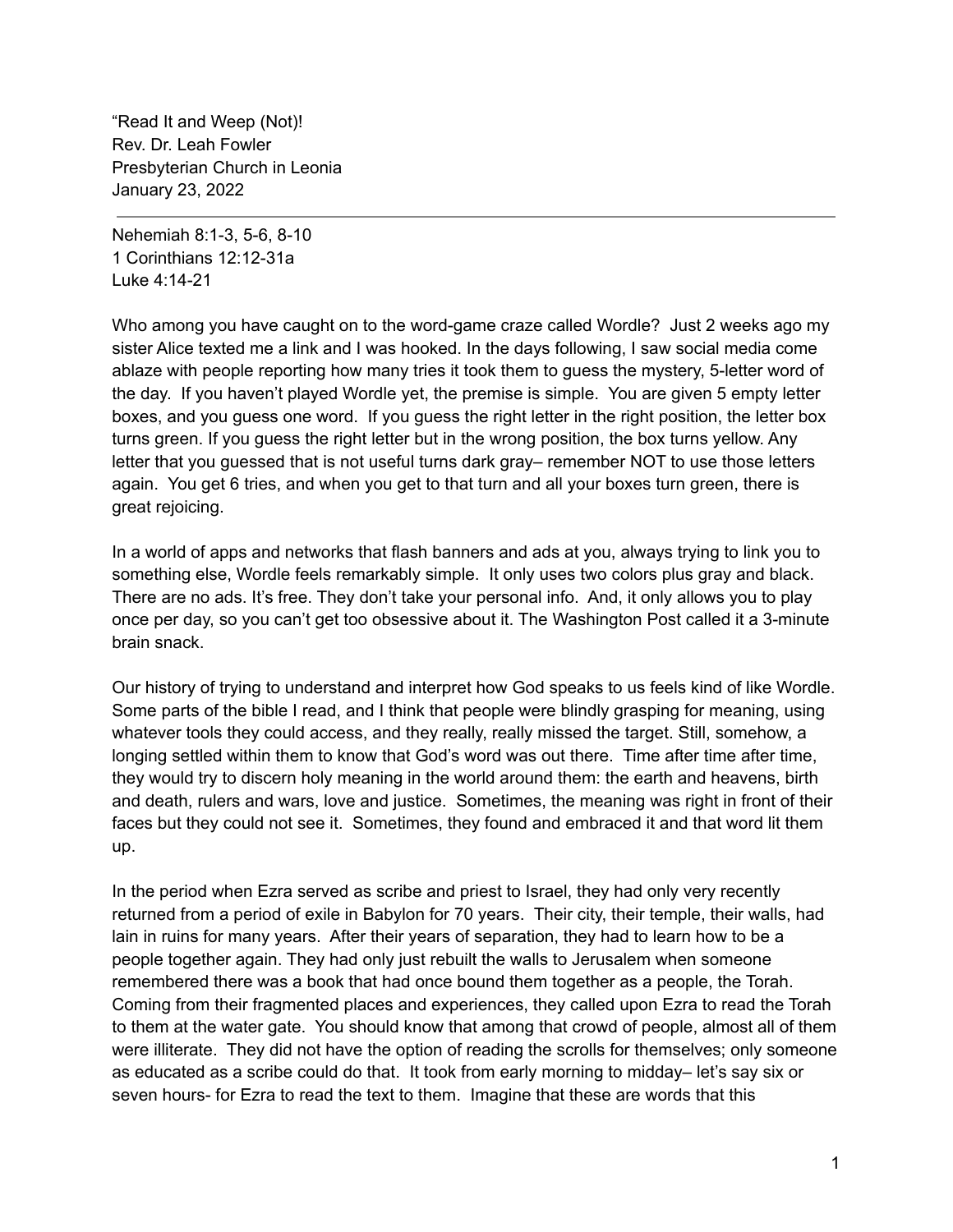generation may not have even heard before; perhaps the generation before had forgotten them, or rebuked them; Their faith had lost hope; in their depression, they told their captors, when asking for a song about their God, "How can we sing a song of our Lord in a strange land?" Perhaps knowing the harsh reality that the Torah is a story that did not keep them protected or safe from Babylonian conquest, they simply stopped telling it.

But this gathering of people wanted to know; they wanted to hear. And as Ezra read from the scrolls, to men, to women, to all who could hear, he held their attention. Some heard with understanding. Others heard and needed interpretation to really get it, and so the Levite priests helped them grapple with its meaning. As they heard, they lifted up their hands and shouted, Amen, Amen! And pointed their faces to the ground and bowing in worship. These words? They stirred the people to weeping. We are not sure why. Did they weep because they realized how much had been lost? Did they weep because they were confronted with injustices they had simply accepted, only to find that God calls injustice unacceptable? Did they weep with joy, that finally, at last, the right words settled into the right places, and they finally lit up?

We don't know why they wept, but we do know that Ezra responded along with Nehemiah, their governor, "Do not weep!" For this was an occasion for celebration, to drink wine and enjoy rich foods and share an abundance with the poor.

We do not yet even know the ways COVID has shaped our individual bodies, with some combination of sickness, caution, or fear. We do not yet know the extent that the bodies of our communities, with periods of isolation, categorizing what is clean and unclean, safe and unsafe behavior or gatherings, we as a church will need a time of reckoning. We do not know yet what it means to us as humans to have a span of time, or waves of time, where we do not touch one another. We do not see smiling faces. We will need a time to come together again and ask, what does it mean, especially in times we have grown used to being so fragmented, to be part of the body of Christ? We will need to ask, what is the purpose of the church in these changing times? What does it mean to us and to the world today?

When Jesus stepped up to the pulpit in the Jerusalem Temple, he proclaimed a purpose. It was his first public speech. In it, he laid out his mission, and the mission he saw for the people of God at that point in time. It wasn't a new purpose. He was quoting from a very old purpose, already shared in the scroll from Isaiah. "The Spirit of the Lord is upon me, because he has anointed me to bring good news to the poor. He has sent me to proclaim release to the captives and recovery of sight to the blind, to let the oppressed go free, to proclaim the year of the Lord's favor." For Jesus, out of all the texts of the Hebrew scriptures, those were the words that lit him up with passion and meaning and sense of purpose.

If asked to share what our purpose, together as people of God might be, I wonder what you would say. From time to time I go through the exercise of trying to articulate what I believe that purpose might be, and it does change through time and experience. I would welcome the chance to listen to what *you* think that purpose might be, and share what I understand it to be, and wonder and pray together. But the words Jesus quoted are good ones, and always worth